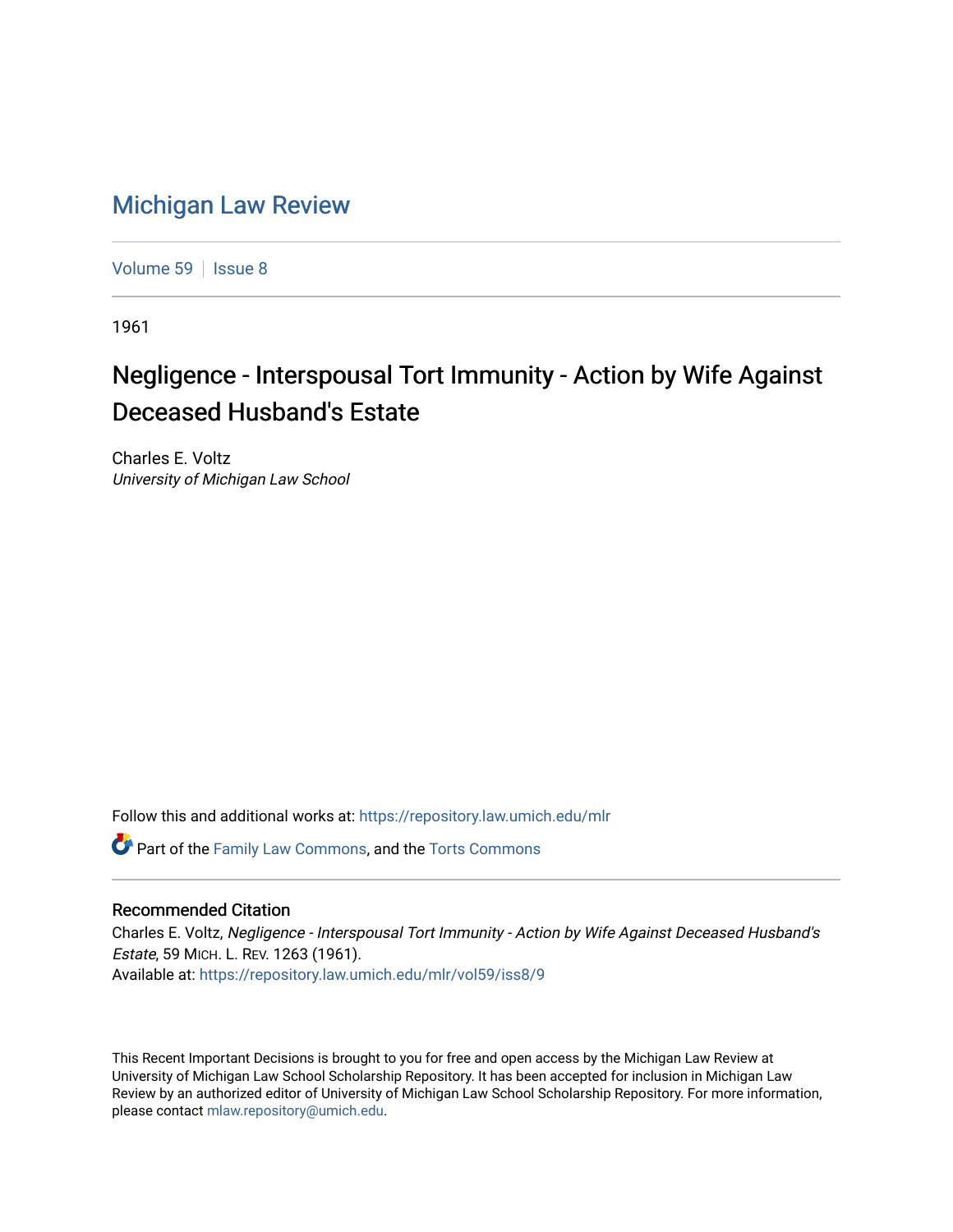NEGLIGENCE - INTERSPOUSAL TORT IMMUNITY - ACTION BY WIFE AGAINST DECEASED HUSBAND'S ESTATE - When the automobile driven by plaintiff's husband collided with another vehicle, plaintiff's husband was killed and she was seriously injured and rendered mentally incompetent. Plaintiff's guardian brought a negligence action for her injuries against the other driver, who impleaded the administrator of her husband's estate as a thirdparty defendant. The trial court denied administrator's pre-trial motion for summary judgment,1 and subsequently entered judgment against the administrator. On certification, *held,* affirmed. The doctrine of tort immunity between spouses is based on a policy of preserving domestic peace and harmony and preventing fraudulent collusion against insurance companies, and does not apply where death dissolves the marital relationship and eliminates the opportunity for collusion. *Long v. Landy,* 171 A.2d 1 (N.J. 1961).

At common law neither husband nor wife could sue the other for tortious conduct.2 The historical basis for the doctrine lies in a combination of substantive and procedural reasons<sup>3</sup> rooted in the concept of the legal unity of husband and wife.4 Although this concept is now generally recognized as a fiction,<sup>5</sup> justification for the doctrine is usually found in the public policy against disrupting domestic harmony by litigation between man and wife.6 The most significant departure from the doctrine of interspousal tort immunity came with the passage of the Married Women's Acts, which were enacted primarily to create or recognize a

1Long v. Landy, 60 N.J. Super. 362, 158 A.2d 728 (1960).

2 Phillips v. Barnet, 1 Q.B.D. 436 (1876); see Prosser, Toars § 101 (2d ed. 1955).

<sup>8</sup>See PROSSER, note 2 *supra,* and McCurdy, *Torts Between Persons in Domestic Relation,* 48 HARV, L. REv. 1031 (1930).

4 BLACKSTONE, COMMENTARIES •442, •448; 2 id. •483; See generally Williams, *The Legal Unity of Husband and Wife,* IO Mon. L. REv. 16 (1947).

<sup>5</sup> See influential dissent of Pound, J., in Allen v. Allen, 246 N.Y. 571, 159 N.E. 656  $(1927)$ 

o Although the domestic tranquility argument is decisive in most courts today, it does not seem as compelling as it apparently was in 1858 when the Pennsylvania Supreme Court stated, "The flames which litigation would kindle on the domestic hearth would consume in an instant the conjugal bond, and bring on a new era indeed-an era of universal discord, of unchastity, of bastardy, of dissoluteness, of violence, cruelty, and murders." Ritter v. Ritter, 31 Pa. 396, 398 (1858).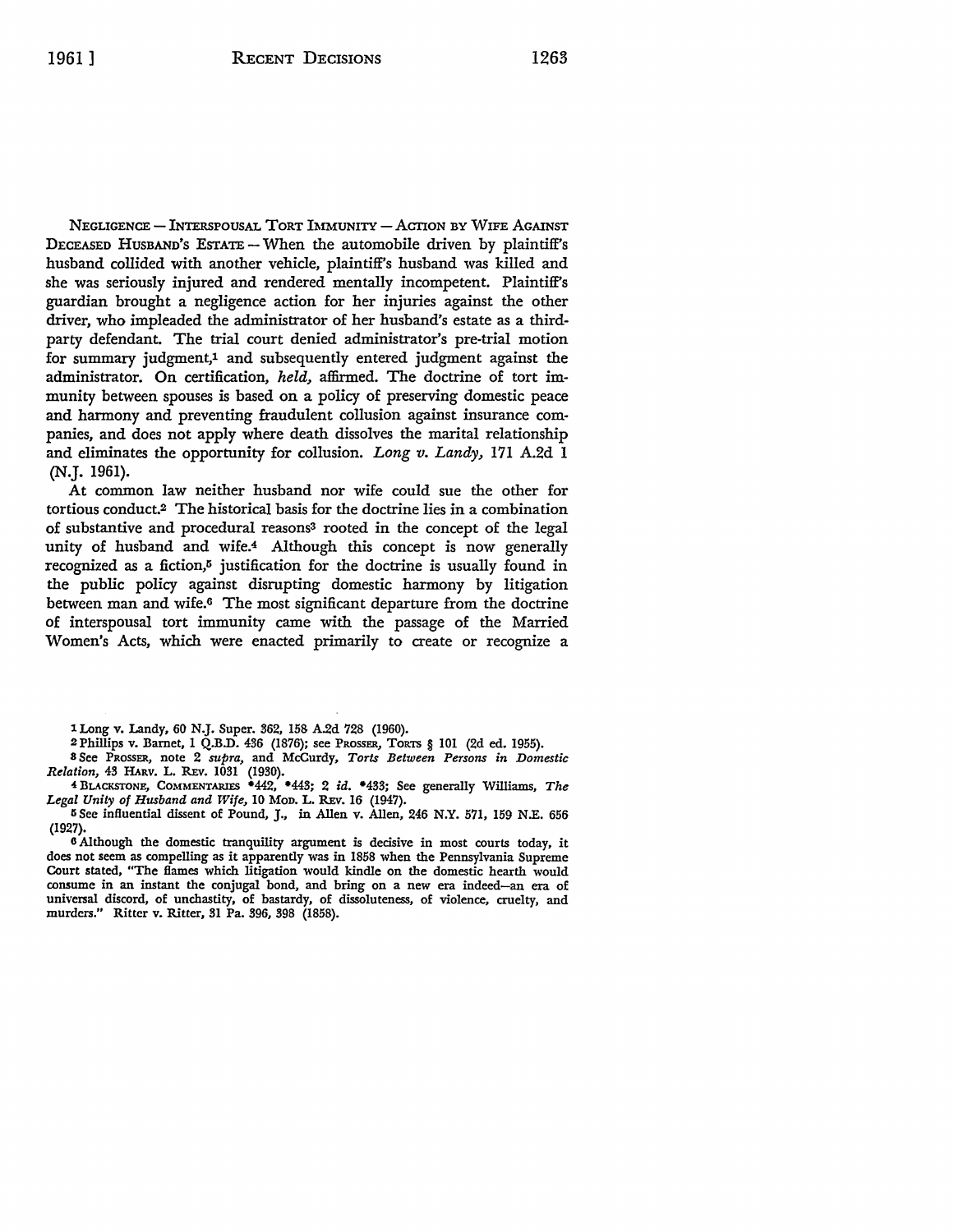substantive right in the wife to her separate property interests; many of these statutes permitted a wife to sue in her own behalf to protect these interests. Most courts today agree that the acts which allowed her the right to sue served to negate both the legal unity concept and the domestic harmony policy, at least in regard to *property* tort actions.<sup>7</sup> Furthermore, many of these acts were written in broad language which appeared to authorize a wife to bring *any* legal action which could be brought by a single woman.8 Although such statutes might have been construed to allow a wife's personal injury action against her husband, the prevailing view has been that these acts were not intended to give a wife a right which even her husband did not have at common law.<sup>9</sup> Thus in almost two-thirds of our states today one spouse still may not sue the other for a personal tort.10 A growing minority of jurisdictions have become dissatisfied with the logic and results of the doctrine and reject it entirely.11 Where the majority rule prevails, however, an action for a personal tort committed during marriage is prohibited even after the marriage relationhip has been disrupted by separation,12 desertion,13 divorce,<sup>14</sup> or annulment.<sup>15</sup> Even in the case of the death of one spouse, the courts which subscribe to the interspousal immunity doctrine generally deny a spouse's personal tort action against the estate of the deceased

7 For an analysis of the provisions of state statutes, see McCurdy, *Personal Injury Torts Between Spouses,* 4 VILL. L. REv. 303, 310-13 (1959). See further 3 VERNIER, AMERICAN FAMILY LAws § 180 (1935).

8 E.g., "Married women shall have power . . . to sue separately . . . for torts committed against them, as fully and freely as if they were unmarried. . . . " D. C. CODE ANN. § 30-208 (1951).

9The leading case is Thompson v. Thompson, 218 U.S. 611 (1910), interpreting the forerunner of the District of Columbia statute quoted *supra* note 7. For a collection of cases for other jurisdictions, see McCurdy, *Torts Between Persons in Domestic Relation,*  43 HARv. L. REv. 1031 (1930); Annot., 43 A.L.R.2d 632 (1955).

10 PROSSER, TORTS § 101 (2d ed. 1955).

11 Most of the jurisdictions that reject the doctrine have done so by a liberal interpretation of the Married Women's Acts. These courts find no basis for distinguishing property tort from personal tort actions on the basis of the legal unity doctrine or the policy of preserving domestic harmony. E.g., Brown v. Gosser, 262 S.W.2d 480 **(Ky.** 1953). A few jurisdictions have rejected the doctrine via express statute: N.Y. DoM. REL. I.Aw § 57; N.C. GEN. STAT. § 52-10.1 (Supp. 1959); Wrs. STAT. § 246.07-.075 (1957). *Contra,* ILL. ANN. STAT. ch. 68, § 1 (Smith-Hurd 1959); see N.Y. INS. LAW § 167 (3) which exempts the insurer from indemnifying the insured spouse for a tort committed on the other spouse unless a provision expressly covering this liability is inserted into the policy.

12 Carmichael v. Carmichael, 53 Ga. App. 663, 187 S.E. 116 (1936); Holman v. Holman, 73 Ga. App. 205, 35 S.E.2d 923 (1945).

13 Clark v. Clark, 11 F.2d 871 (S.D. N.Y. 1925) *(semble), a[J'd per curiam,* 11 F.2d 871 (2d Cir. 1926).

14 Wallach v. Wallach, 94 Ga. App. 576, 95 S.E.2d 750 (1956); Abbott v. Abbott, 67 Me. 304 (1877); Bandfield v. Bandfield, 117 Mich. 80, 75 N.W. 287 (1898); Strom v. Strom, 98 Minn. 427, 107 N.W. 1047 (1906); Nickerson v. Nickerson, 65 Tex. 281 (1886); Schultz v. Christopher, 65 Wash. 496, 118 Pac. 629 (1911). *Contra,* Gremillion v. Caffey, 71 So. 2d 670 (La. App. 1954) *(semble).* 

15 Callow v. Thomas, 322 Mass. 550, 78 N.E.2d 637 (1948); Lunt v. Lunt, 121 S.W.2d 445 (Tex. Civ. App. 1938). *Contra,* Henneger v. Lomas, 145 Ind. 287, 44 N.E. 462 (1896); cf. Watson v. Watson, 39 Cal. 2d 305, 246 P.2d 19 (1952).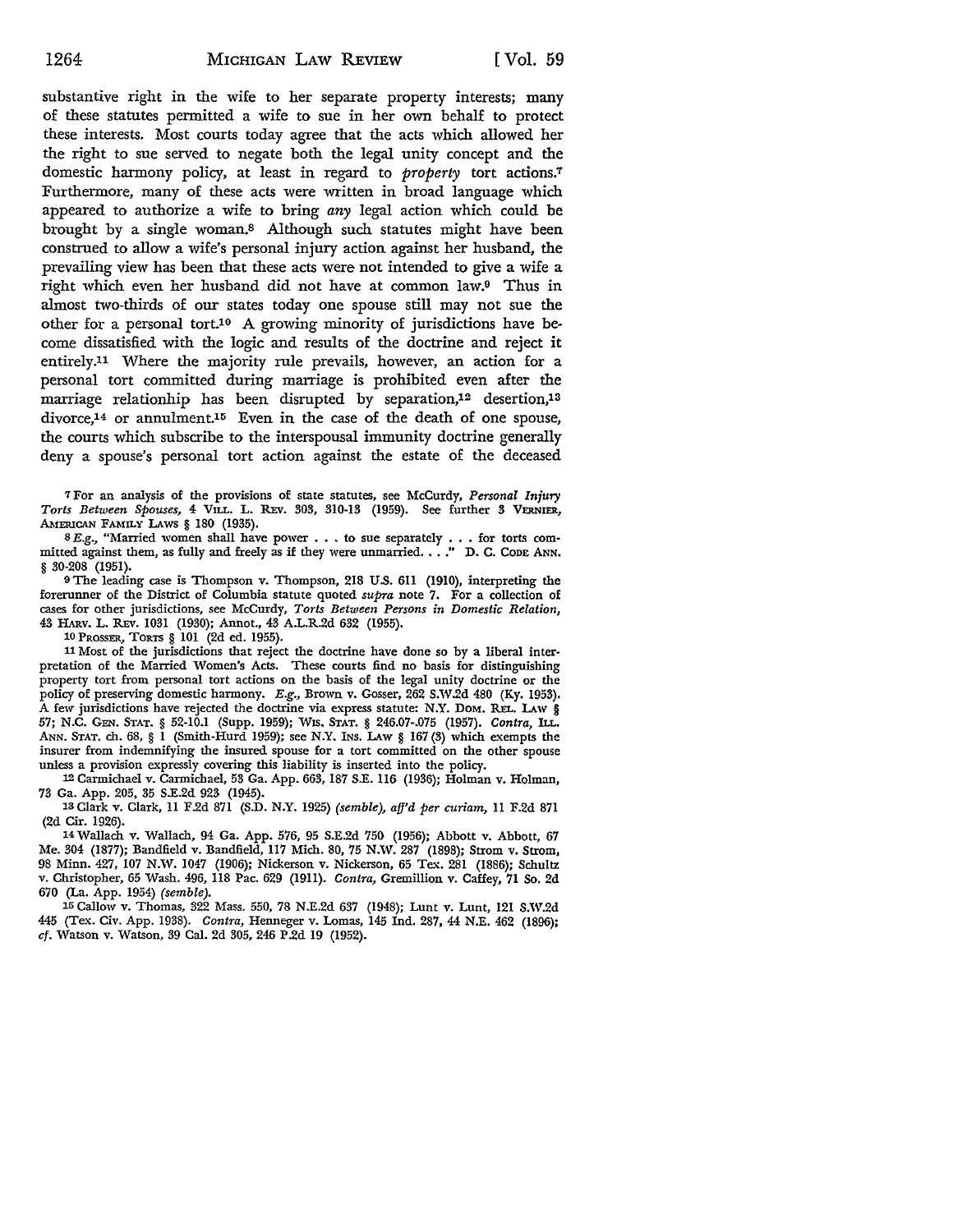spouse.10 The jurisdiction of the principal case is committed to the majority rule and would deny the action if the husband were still living.17 If the rule rests solely on the policy of preserving domestic tranquility, the result in the principal case follows logically from the given facts. However, other considerations may be found to support the doctrine and provide a basis for continuing the immunity, at least in modified form, even after the death of one spouse.

One consideration is the danger that the surviving spouse will press false claims upon the deceased spouse's estate. If the decedent's estate is to be liable for torts arising out of the marriage, the surviving spouse might well be tempted by liability insurance<sup>18</sup> or estate assets<sup>19</sup> to file suit for all manner of hurts and annoyances<sup>20</sup> suffered during marriage. The possibility that many claims would be invalid or fraudulent is enhanced by the prevailing rule that the statute of limitations does not run between husband and wife during coverture,<sup>21</sup> thus presenting the problem of fraud associated with stale claims.22 Furthermore, although the surviving spouse, like any other plaintiff, has the burden of proof, the temptation to offer perjured testimony is greatest when the claim is difficult to disprove.2s

16 *In re* Estate of Dolmage, 203 Iowa 231, 212 N.W. 553 (1927); Wilson v. Brown, 154 S.W. 322 (Tex. Civ. App. 1912); Keister's Adm'r v. Keister•s Ex'rs, 123 Va. 157, 96 S.E. 315 (1918); Wright v. Davis, 132 W. Va. 722, 53 S.E.2d 335 (1949). *Contra,* Johnson v. Peoples First Nat'! Bank &: Trust Co., 394 Pa. 116, 145 A.2d 716 (1958); Brower v. Webb, 5 D. & C.2d 193 (C.P. Phila. 1955); Bodnar v. Herley, 47 Berks. 31 (C.P. Pa. 1954); cf. Apitz v. Dames, 205 Ore. 242, 287 P .2d 585 (1955) (intentional tort); Ennis v. Truhitte, 306 S.W.2d 549 (Mo. 1957) (willful and wanton negligence): Brennecke v. Kilpatrick, 336 S.W.2d 68 (Mo. 1960) (child against parent); Kaczorowski v. Kalkosinski, 321 Pa. 438, 184 Atl. 663 (1936) (wrongful death action by parent of wife against deceased husband's estate)

17 Koplik v. C. P. Trucking Corp., 27 N.J. 1, 141 A.2d 34 (1958).

18 "[A] raid upon an insurance company" would be the only reason a wife would want to sue her husband for a negligent tort. Newton v. Weber, 119 Misc. 240, 241, 196 N.Y.S. 113, 114 (Sup. Ct. 1922); see Boisvert v. Boisvert, 94 N.H. 357, 53 A.2d 515 (1947); Fuchs v. London & Lancashire Indem. Co. of America, 171 Misc. 908, 14 N.Y.S.2d 387 (Sup. Ct. 1939), afj'd, 258 App. Div. 603, 17 N.Y.S.2d 338 (1940); Villaret v. Villaret, 169 F.2d 677 (D.C. Cir. 1948). However, "automobile liability policies often exclude from coverage  $\ldots$  liability to members of the household.  $\ldots$  " VANCE, INSURANCE § 196 (3d ed. 1951).

19 Abbott v. Abbott, 67 Me. 304, 308 (1877); cf. Lasecki v. Kabara, 235 Wis. 645, 294 N.W. 33 (1940).

20 See Drake v. Drake, 145 Minn. 388, 177 N.W. 624 (1920) (injunction against nagging denied); Wait v. Pierce, 191 Wis. 202, 209 N.W. 475 (1926) (dissent) (discussing the problem of an excessively kissed wife).

21 E.g., Morris v. Pennsgrove Nat'l Bank & Trust Co., 115 N.J. Eq. 219, 170 Atl. 16 (1934).

22 "They [statutes of limitations] were enacted to prevent frauds; to prevent parties from asserting rights after the lapse of time had destroyed or impaired the evidence which from asserting rights after the lapse of time had destroyed or impaired the evidence which would show that such rights never existed. . . ." Bailey v. Glover, 88 U.S. (21 Wall.) 342, 349 (1874).

23 See In the Matter of the Estate of Crawford, 155 Kan. 388, 392, 125 P.2d 354, 357 (1942): "What about the jeopardy to the interests of other heirs . . . if a widow were permitted to set up old claims against her husband, supported only by her own averments and which the other heirs would frequently have no means of disproving?"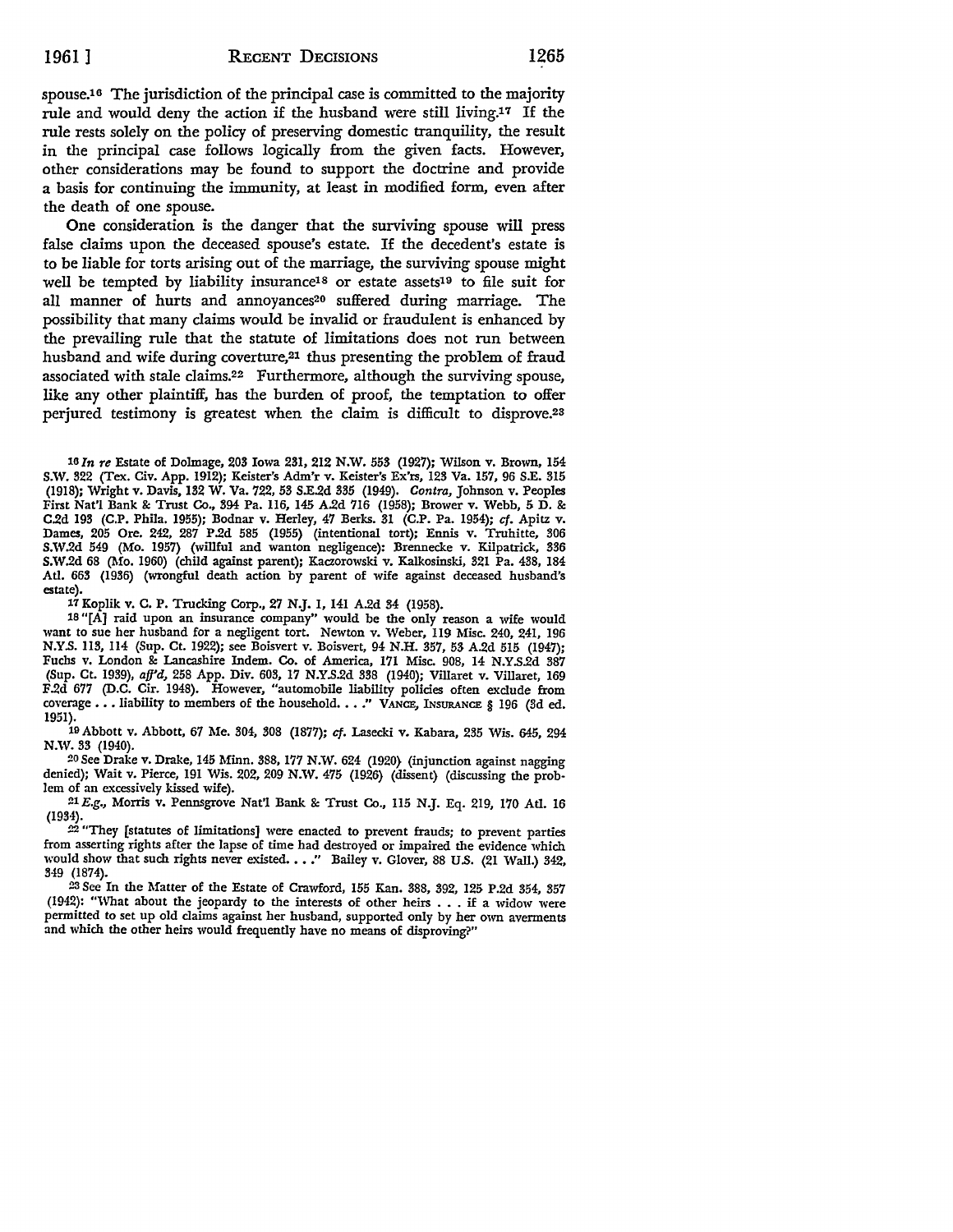Although the dead man statutes would probably preclude the injured spouse from testifying herself,24 a person who would be willing to commit perjury in the first place would also be tempted to suborn a third person to swear falsely.25 Nevertheless, "there is opportunity for fraud and collusion in many legal proceedings, but our system of courts and juries is very well designed to seek them out and its presence clearly furnishes no just or moral basis for precluding honest and meritorious actions."26

A more fundamental reason for denying liability for torts which occur in the ordinary course of marital activity is presented by the special nature of interspousal conduct. Since such conduct rests on a basis entirely different from that of the typical tort situation, conduct which might be tortious between persons not husband and wife should be distinguished from similar conduct between spouses.27 At least two differentiating characteristics are ascertainable: the attitudes of precaution existing between husband and wife, and the sharing of risk among members of a family unit. Although marriage is generally thought to increase the responsibilities between a man and woman, the familiarity which develops between husband and wife might result in a less cautious attitude toward each other than would be taken toward a stranger. For example, a person may expose his spouse to the same hazards he takes himself, regardless of whether this is more or less caution than would be taken if third parties were involved. Rather than indicating a lack of respect for the safety of one's spouse, this attitude can be said to flow from the close identity of personalities and interests implicit in the marital relationship. Closely related to this unique concept of care between spouses is the element of risk-sharing in the conduct of the marital enterprise.28 Since the affairs of the modem family are typically conducted on a joint basis, the wife is no longer restricted to the role of a junior partner. The common interests of husband and wife should require that each bear the ordinary risks as well as the benefits of activities undertaken for marital purposes. These two distinguishing characteristics of interspousal conduct provide a basis for limiting the application of the interspousal tort immunity doctrine to situations in which the negligence does not consist of an extreme departure from ordinary standards of care, and the activity arises out of and in the

25 McCORMICK, EVIDENCE § 65 (1954).

26 Koplik. v. C. P. Trucking Co., 27 N.J. 1, 15, 141 A.2d 34, 42 (1958) (dissent); see Brown v. Gosser, 262 S.W.2d 480, 484 (Ky. 1953); Courtney v. Courtney, 184 Okla. 395, 403, 87 P.2d 660, 668 (1938).

27 See McCurdy, *Personal Injury Torts Between Spouses,* 4 VILL. L. REv. 303, 338 (1959). *But see* Smith v. Smith, 205 Ore. 286, 314, 287 P.2d 572, 584 (1955): "We are not disposed to carve out the area within which actions for negligence should be allowed, or that other area in which the intimacy of the family relationship forbids recovery by the spouses."

28 See McCurdy, *Torts Between Persons in Domestic Relation,* 43 HARv. L. REv. 1031, 1055 (1930); Sanford, *Personal Torts Within the Family,* 9 VAND. L. REv. 823 (1956); Comment, 51 Nw. U. L. REv. 610 (1956).

<sup>24</sup> 2 WIGMORE, EVIDENCE § 578 (3d ed. 1940).